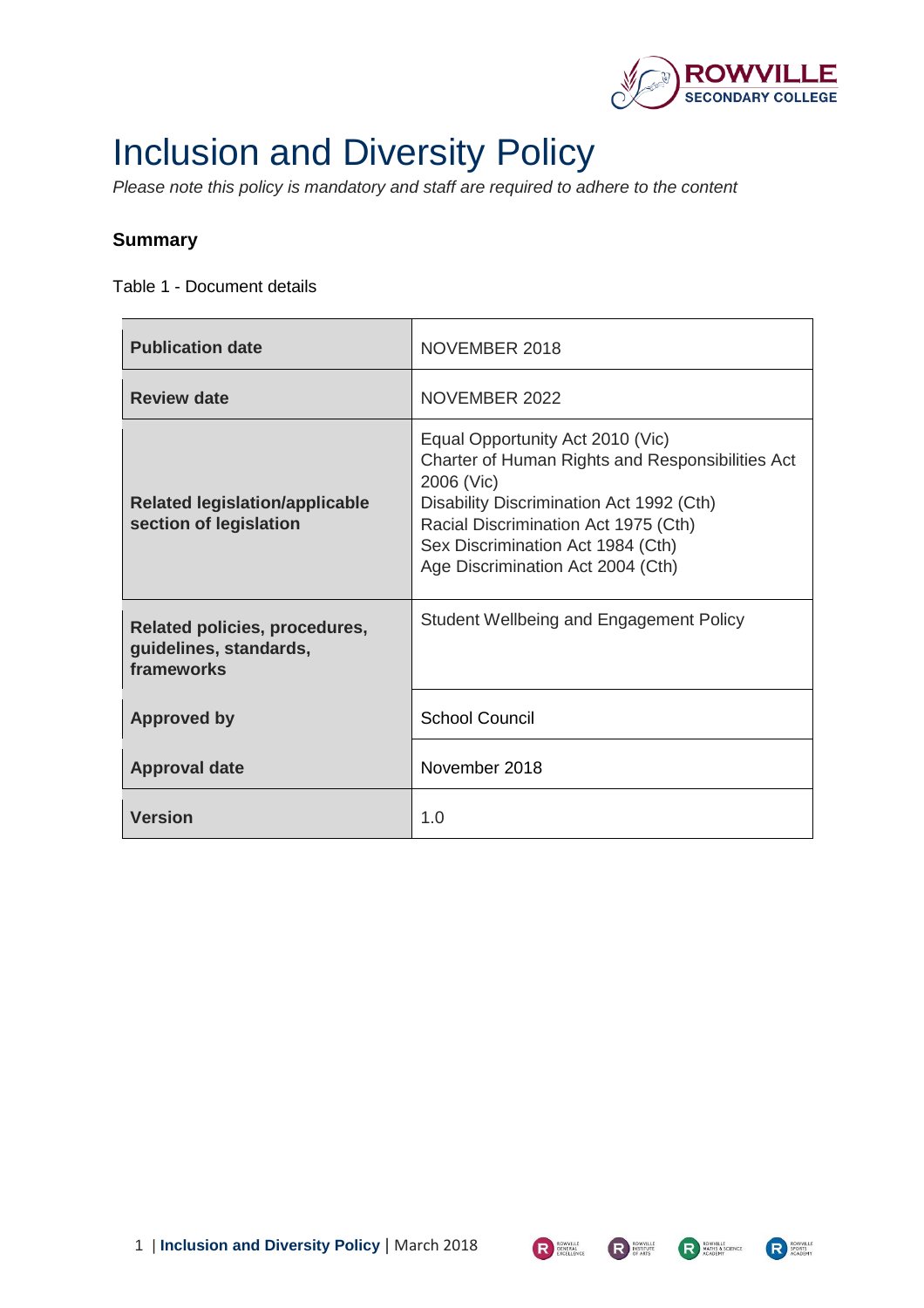

# **Table of Contents**





R ROWVILLE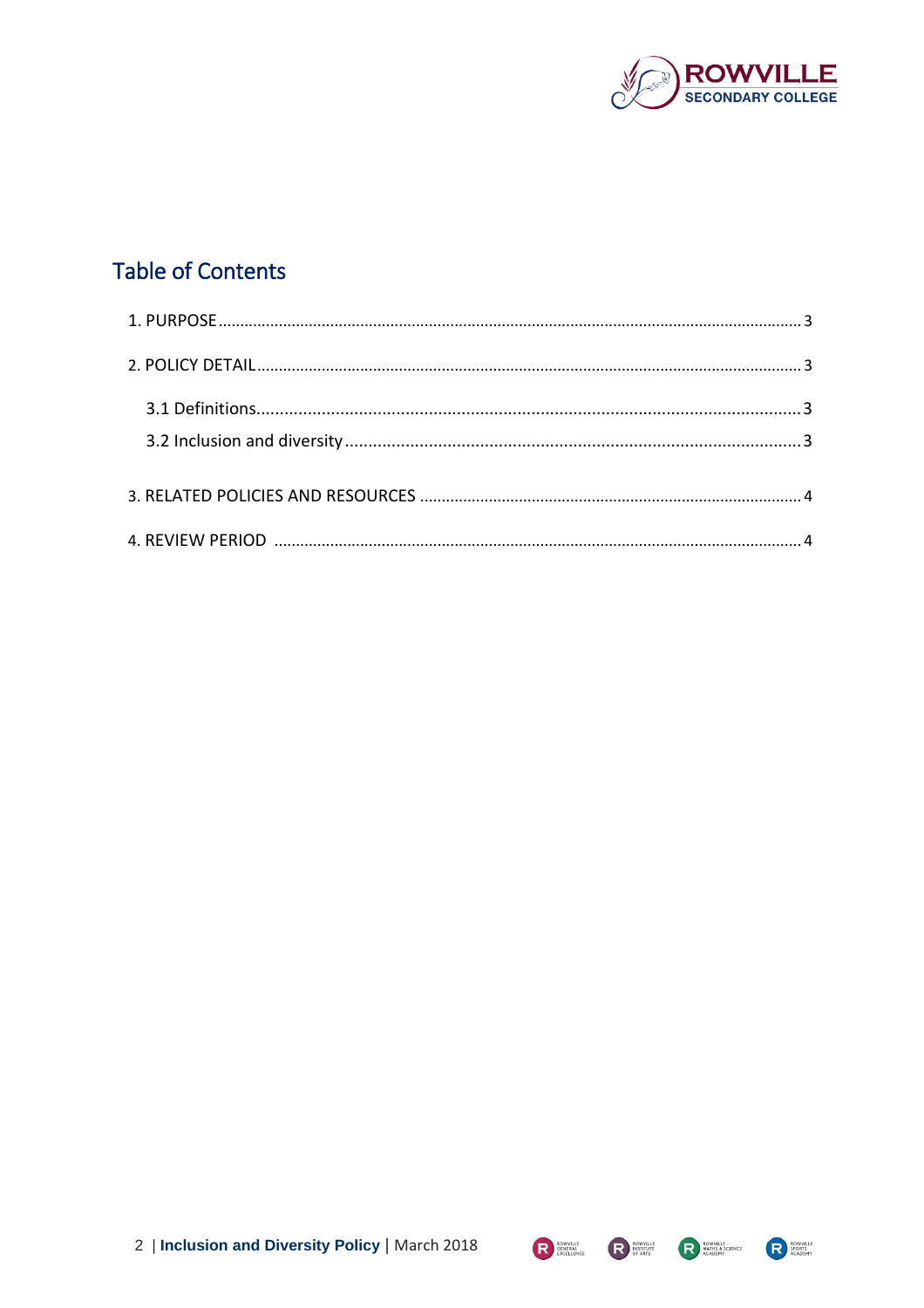

# **1.** PURPOSE

The purpose of this policy is explain Rowville Secondary College's commitment to making sure every member of our school community, regardless of their background or personal attributes, is treated with respect and dignity. Rowville Secondary College strives to provide a safe, inclusive and supportive school environment for all students and members of our school community.

# <span id="page-2-0"></span>**2.** POLICY DETAIL

#### 2.1 Definitions

Personal attribute: a feature of a person's background or personal characteristics that is protected by State or Commonwealth anti-discrimination legislation. For example: race, disability, sex, sexual orientation, gender identity, religion etc.

#### 2.2 Inclusion and diversity

Rowville Secondary College is committed to creating a school community where all members of our school community are welcomed, accepted and treated equitably and with respect regardless of their backgrounds or personal attributes such as race, language, religious beliefs, gender identity, disability or sexual orientation so that they can participate, achieve and thrive at school.

Rowville Secondary College acknowledges and celebrates the diversity of backgrounds and experiences in our school community and we will not tolerate behaviours, language or practices that label, stereotype or demean others.

Rowville Secondary College will:

- ensure that all students and members of our school community are treated with respect and dignity
- ensure that students are not discriminated against and where necessary, are accommodated to participate in education and all school activities (eg schools sports, concerts, Presentation Balls, Formals, camps) on the same basis as their peers
- acknowledge and respond to the diverse needs, identities and strengths of all students
- encourage empathy and fairness towards others
- challenge stereotypes that promote prejudicial and biased behaviours and practices
- contribute to positive learning, engagement and wellbeing outcomes for students.

Bullying, harassment and other forms of inappropriate behaviour targeting individuals because of their personal attributes will not be tolerated in our school community. Students who may have experienced or witnessed this type of behaviour are encouraged to speak up and to let their teachers, parents or carers know about those behaviours to ensure that inappropriate behaviour can be addressed.



R ROWWILLE